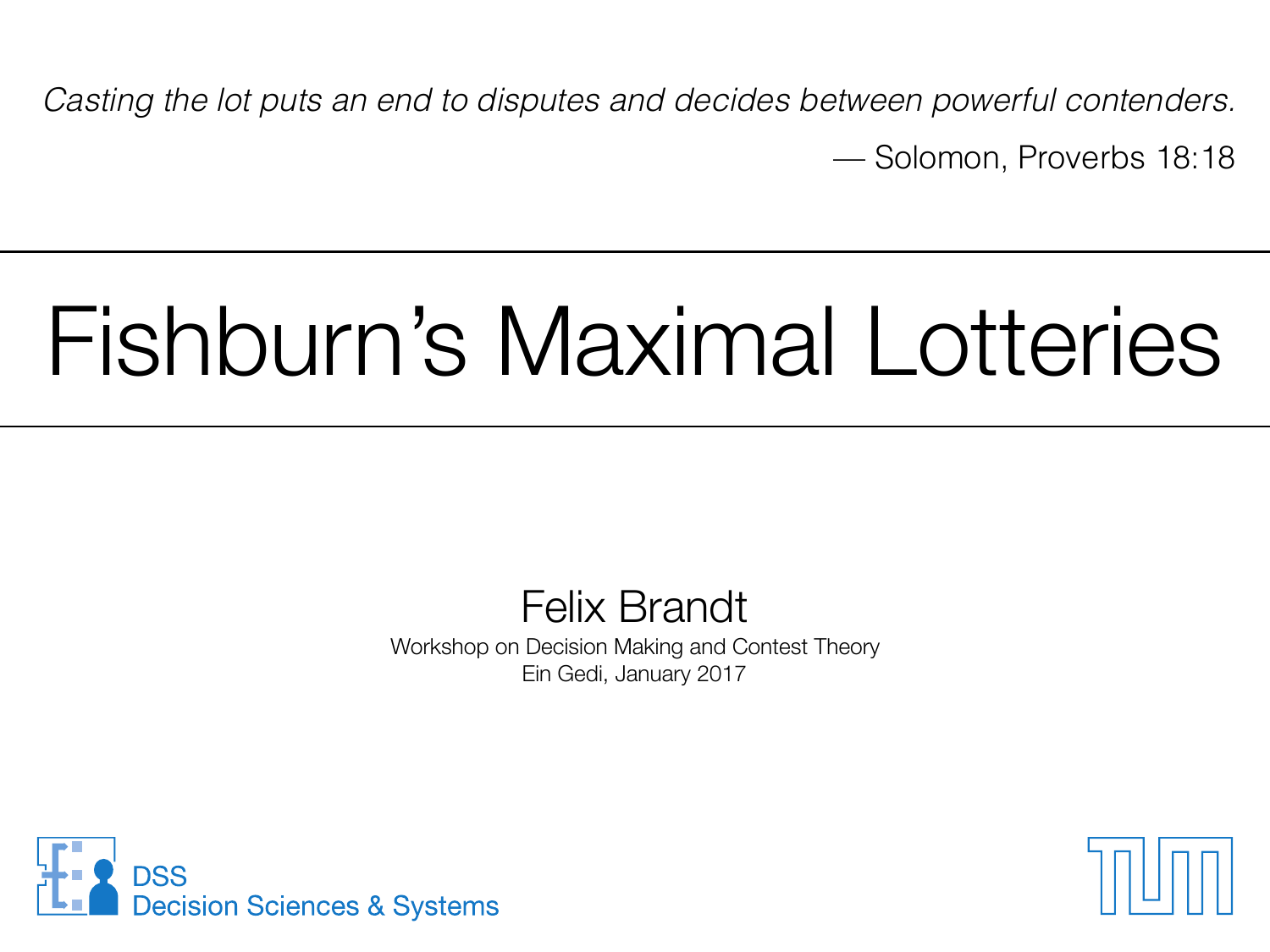#### Probabilistic Social Choice

- ‣ Voters have complete and transitive preference relations ≽*<sup>i</sup>* over a finite set of alternatives *A*.
- ‣ A *social decision scheme f* maps a preference profile  $(\geq 1, \ldots, \geq n)$  to a lottery  $\Delta(A)$ .
	- ‣ randomization or other means of tie-breaking are inevitable when insisting on anonymity and neutrality.
	- ‣ first studied by Zeckhauser (1969), Fishburn (1972), Intriligator (1973), Nitzan (1975), and Gibbard (1977)



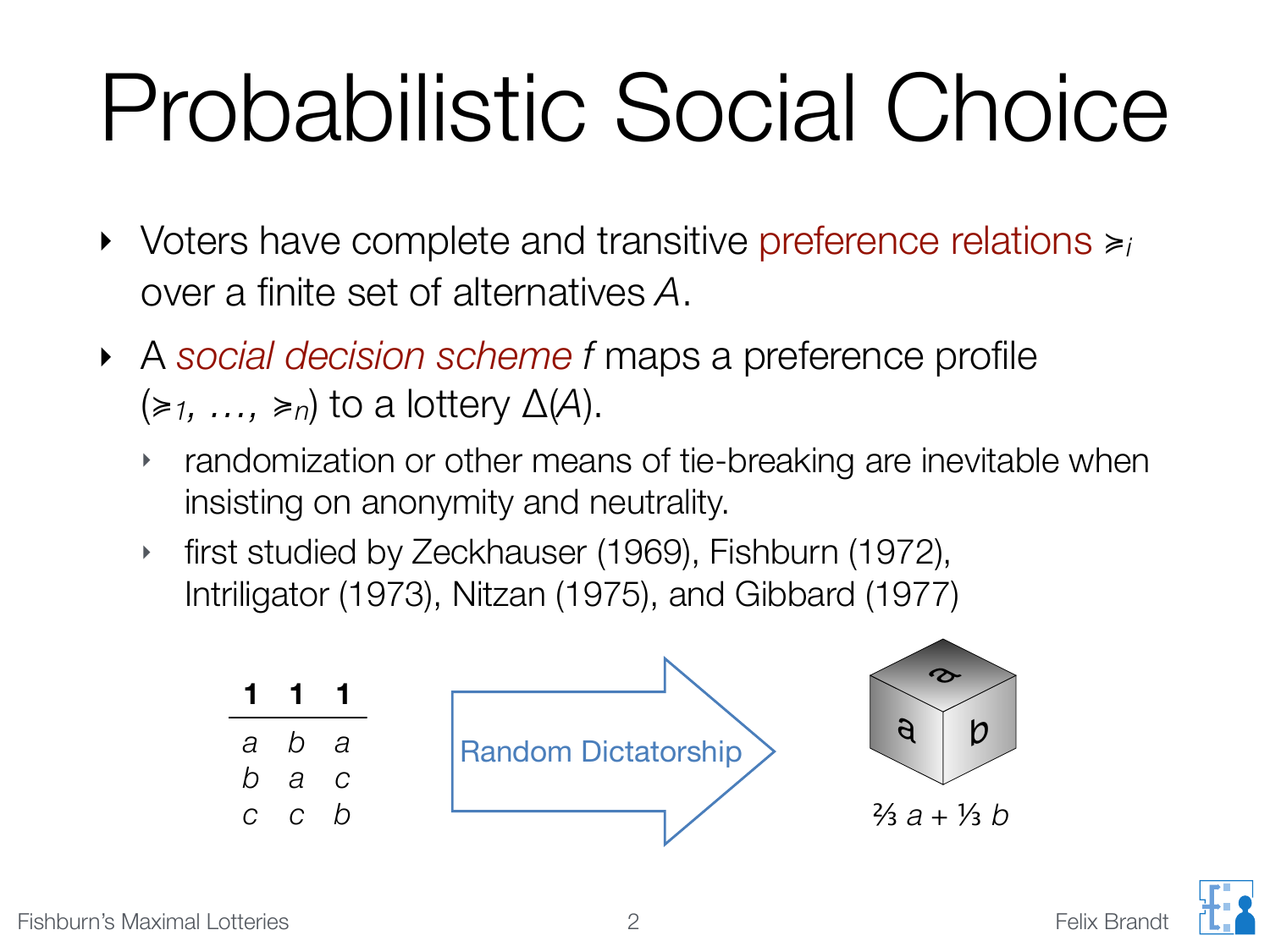

## Maximal Lotteries



- ‣ Kreweras (1965) and Fishburn (1984)
	- ‣ rediscovered by Laffond et al. (1993), Felsenthal and Machover (1992), Fisher and Ryan (1995), Rivest and Shen (2010)
- ‣ Let (*Mx,y*) be the majority margin matrix, i.e.,  $M_{X,Y} = |\{i : X \geq i \}|- |\{i : y \geq i \}|\}.$
- ‣ *M* admits a (weak) Condorcet winner if *M* contains a nonnegative row, i.e., there is a standard unit vector *v* such that  $V^T M > 0$ .

$$
\begin{array}{ccc}\n1 & 1 & 1 \\
\hline\na & b & c \\
b & a & a \\
c & c & b\n\end{array}\n\qquad\n\begin{pmatrix}\n1 \\
0 \\
0\n\end{pmatrix}\n\begin{array}{ccc}\na & b & c \\
a & 0 & 1 \\
b & -1 & 0 & 1 \\
c & -1 & -1 & 0\n\end{array}\n\begin{pmatrix}\nc & c & c \\
-1 & 0 & 1 \\
-1 & -1 & 0\n\end{pmatrix}\n=\n\begin{pmatrix}\n0 & 1 & 1\n\end{pmatrix}\n\ge 0
$$

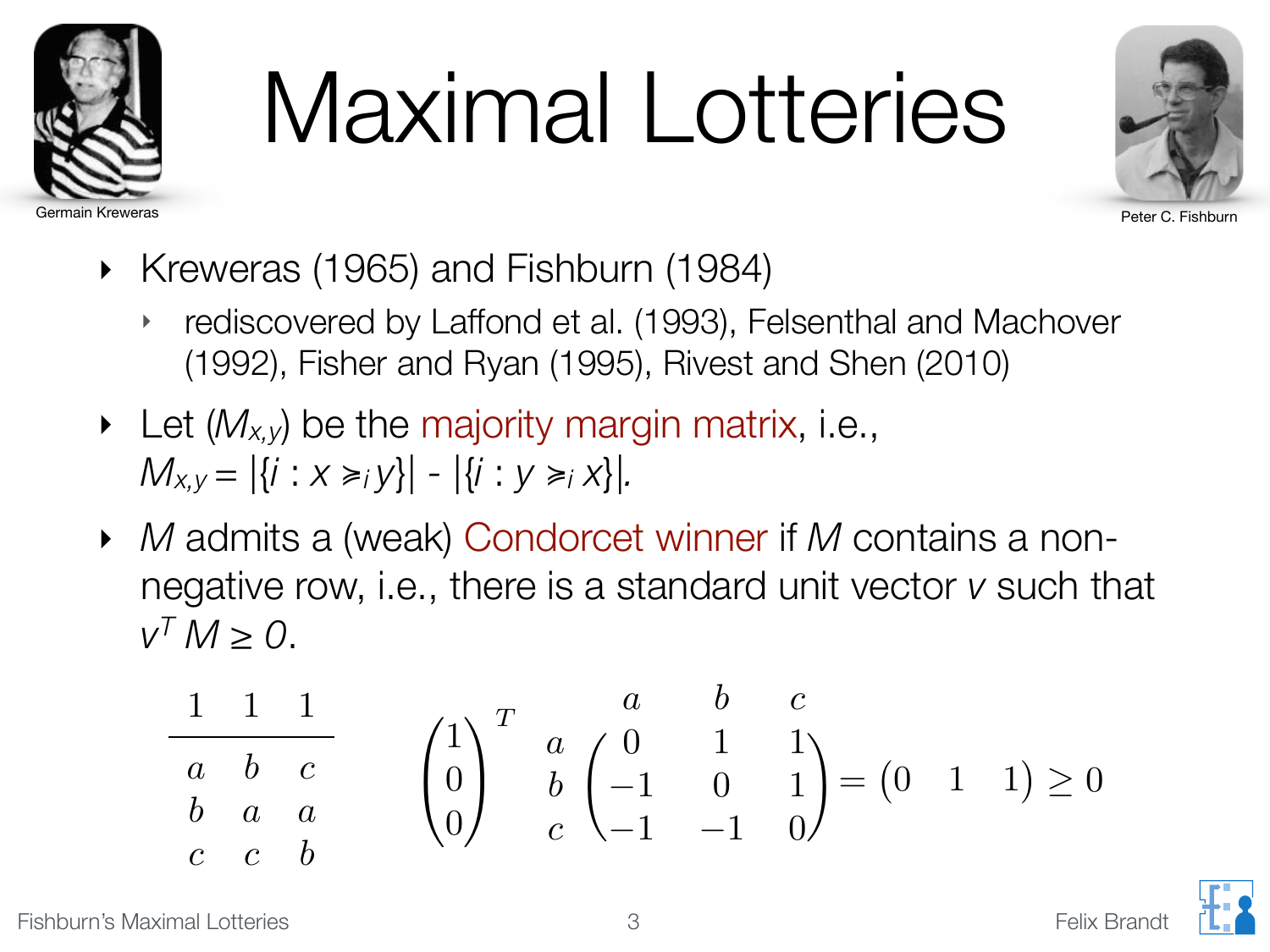

#### Maximal Lotteries



$$
\begin{array}{ccc}\n1 & 1 & 1 \\
\hline\na & b & c \\
b & a & a \\
c & c & b\n\end{array}\n\qquad\n\begin{pmatrix}\n1 \\
0 \\
0\n\end{pmatrix}\n\begin{array}{ccc}\na & b & c \\
a & 0 & 1 \\
b & -1 & 0 \\
c & -1 & -1\n\end{array}\n\begin{array}{ccc}\na & b & c \\
1 & 1 \\
0 & 1\n\end{array}\n\end{array}\n\ge 0
$$

- ‣ A lottery *p* is maximal if *pT M ≥ 0*.
	- ‣ randomized Condorcet winner
	- ‣ *p* is "at least as good" as any other lottery
	- ‣ bilinear expected majority margin *pT M q ≥ 0* for all *q*∈Δ(*A*)

$$
\begin{array}{ccc}\n1 & 1 & 1 \\
a & b & c \\
b & c & a \\
c & a & b\n\end{array}\n\qquad\n\begin{pmatrix}\n1/3 \\
1/3 \\
1/3\n\end{pmatrix}\n\begin{array}{ccc}\na & b & c \\
b & 0 & 1 & -1 \\
b & -1 & 0 & 1 \\
c & 1 & -1 & 0\n\end{array}\n\right) = (0 \quad 0 \quad 0) \ge 0
$$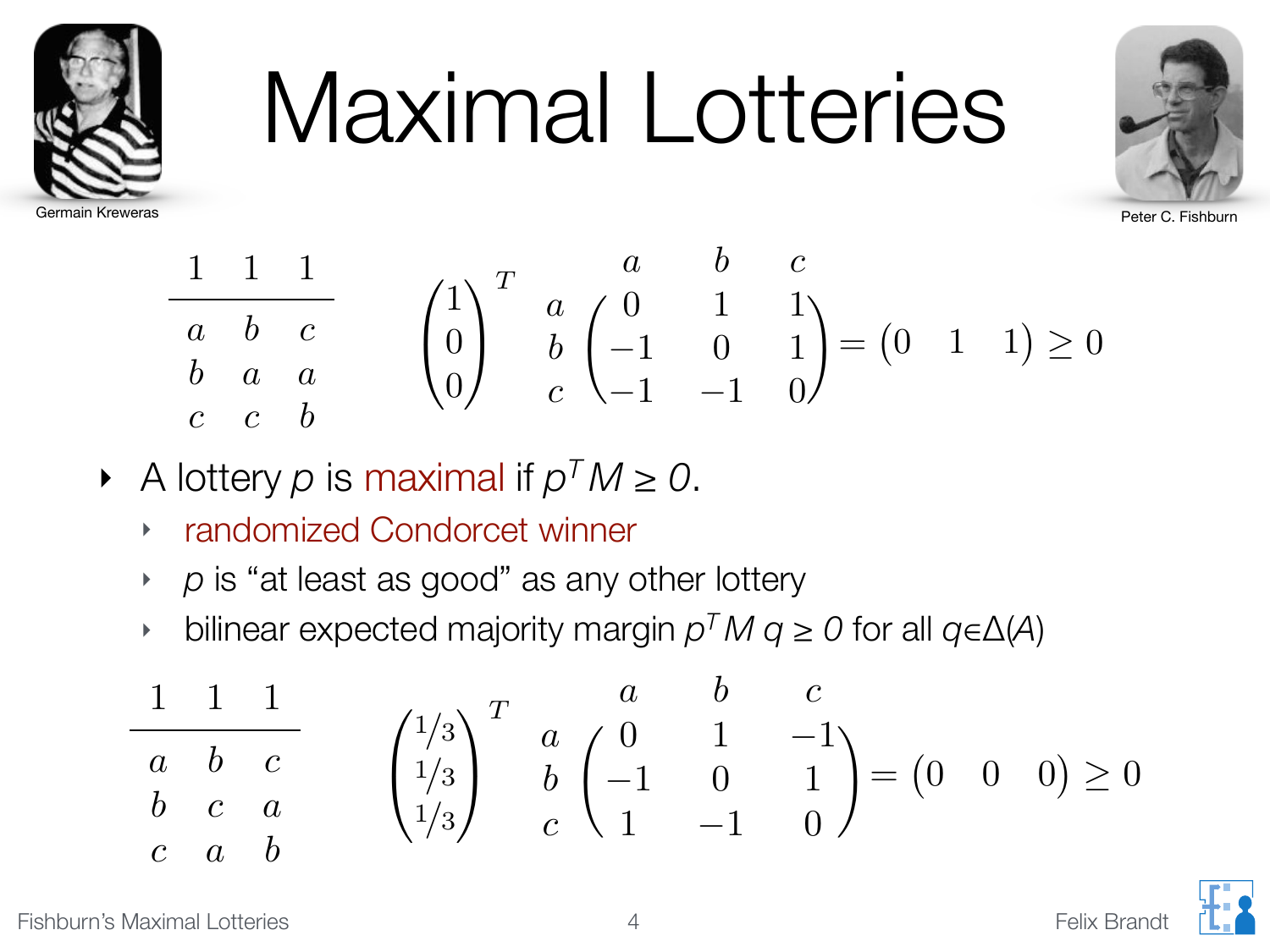

### Maximal Lotteries



- ‣ always exist due to Minimax Theorem (v. Neumann, 1928)
- almost always unique
	- ‣ set of profiles with multiple maximal lotteries has measure zero
	- ‣ always unique for odd number of voters with strict preferences (Laffond et al., 1997)
- ‣ do not require asymmetry, completeness, or even transitivity of individual preferences
- can be efficiently computed via linear programming
- ‣ known as popular mixed matchings in assignment (aka house allocation) domain (Kavitha et al., 2011)

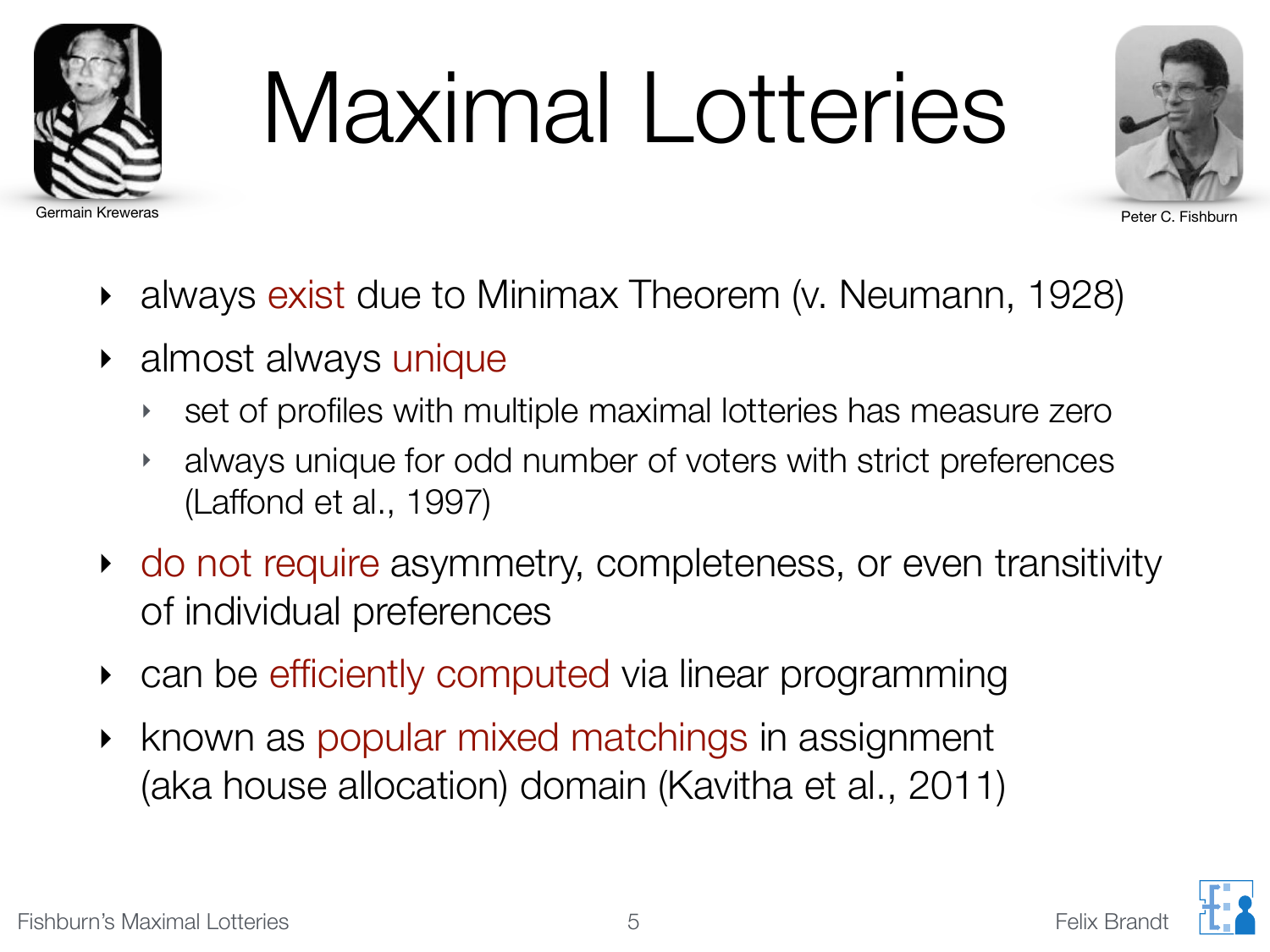#### Examples



- ‣ *M* can be interpreted as a symmetric zero-sum game.
	- ‣ Maximal lotteries are mixed minimax strategies.

| $2 \quad 2 \quad 1$ |  | $a \mid 0 \mid 1 \mid -1$ |  |
|---------------------|--|---------------------------|--|
| a b c               |  | $b$ -1 0 3                |  |
| $b$ $c$ $a$         |  |                           |  |
| $c$ a $b$           |  | $C$ 1 -3 0                |  |

*a b c*

• The unique maximal lottery is  $\frac{3}{5}a + \frac{1}{5}b + \frac{1}{5}c$ .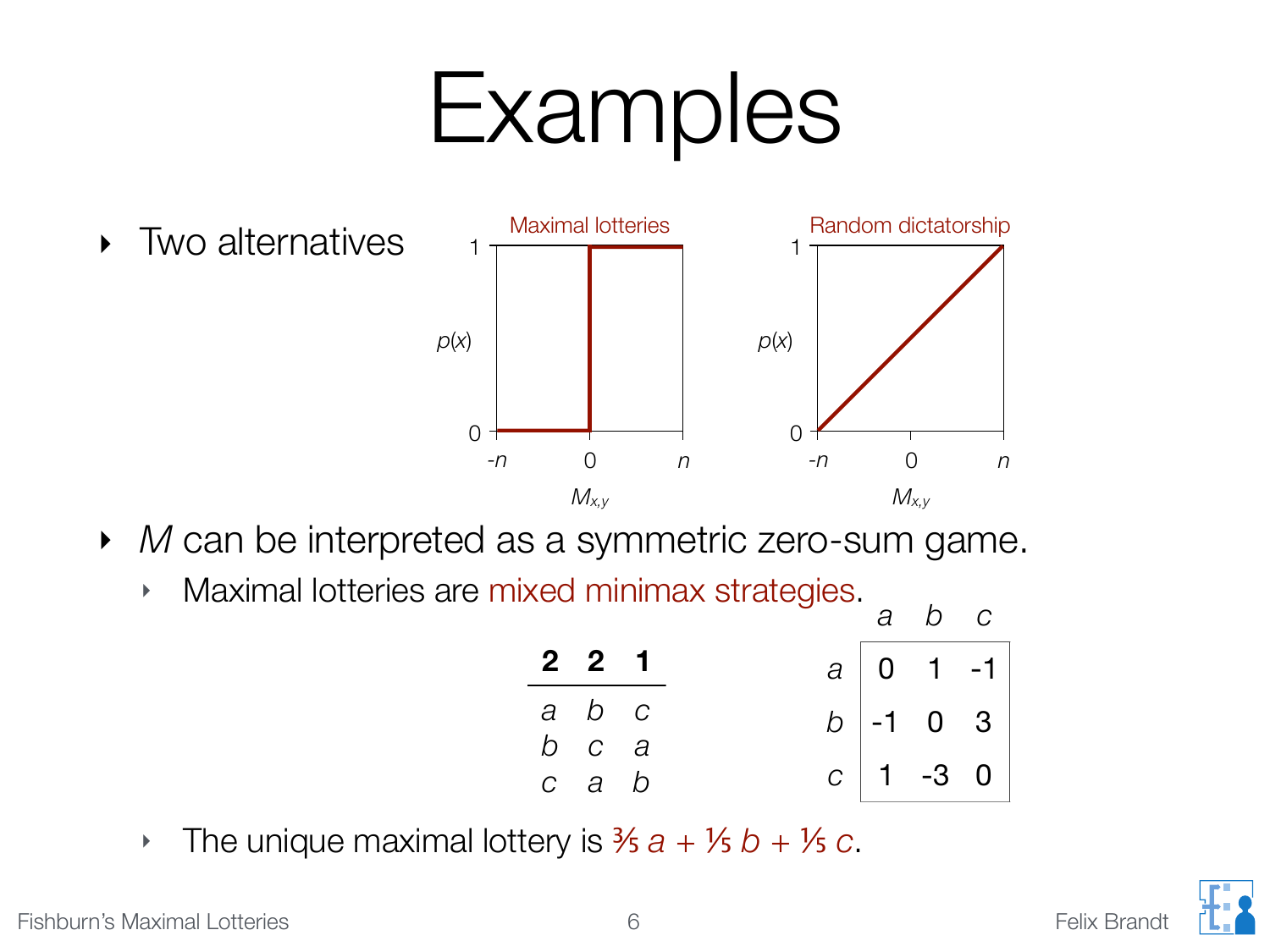|                               | <b>Maximal Lotteries</b> | <b>Random Serial</b><br>Dictatorship | Borda's<br><b>Rule</b> |
|-------------------------------|--------------------------|--------------------------------------|------------------------|
| population-consistency        |                          |                                      |                        |
| agenda-consistency            |                          |                                      |                        |
| cloning-consistency           |                          |                                      |                        |
| <b>Condorcet-consistency</b>  |                          |                                      |                        |
| (SD-) strategyproofness       |                          |                                      |                        |
| (ST-) group-strategyproofness |                          |                                      |                        |
| (SD-) participation           |                          |                                      |                        |
| (SD-) efficiency              |                          |                                      |                        |
| efficient computability       |                          |                                      |                        |
| randomness                    |                          |                                      |                        |

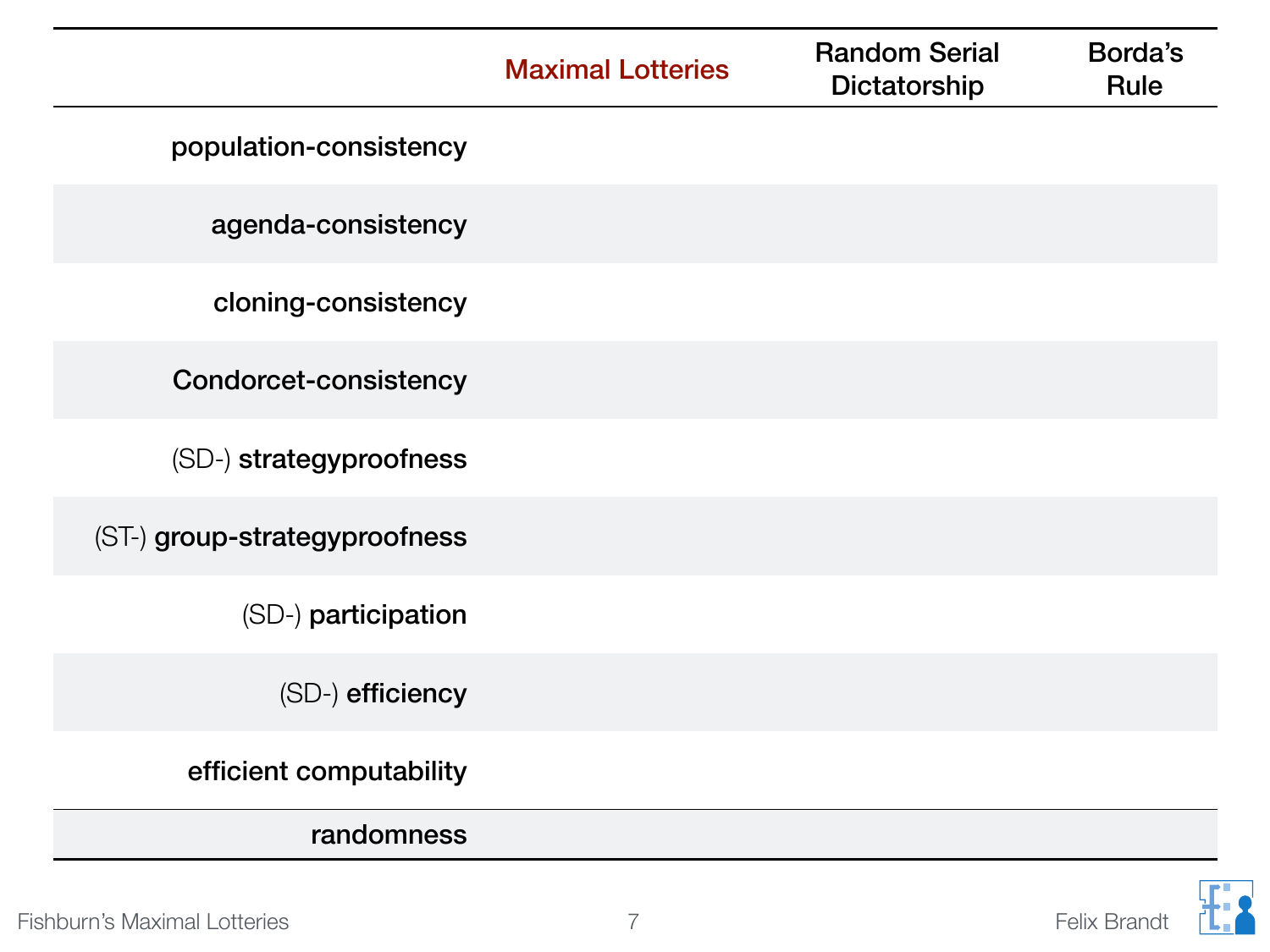|                               | <b>Maximal Lotteries</b>                                | <b>Random Serial</b><br>Dictatorship            | Borda's<br><b>Rule</b> |
|-------------------------------|---------------------------------------------------------|-------------------------------------------------|------------------------|
| population-consistency        | $ \bm{\nabla} $                                         | only for strict prefs                           |                        |
| agenda-consistency            | $ \bm{\nabla} $                                         | $ \bm{\nabla} $                                 |                        |
| cloning-consistency           | $\overline{\mathsf{v}}$<br>even composition-consistency | $\overline{\blacktriangledown}$                 |                        |
| <b>Condorcet-consistency</b>  | $\vert \blacktriangledown$                              |                                                 |                        |
| (SD-) strategyproofness       |                                                         | $\overline{\mathsf{v}}$<br>even strongly        |                        |
| (ST-) group-strategyproofness | $\vert \bm{\nabla}$                                     | $\vert \bm{\nabla}$                             |                        |
| (SD-) participation           | even PC-group-participation                             | $\checkmark$<br>even very strongly              |                        |
| (SD-) efficiency              | $ \bm{\nabla} $                                         | only for strict prefs<br>otherwise only ex post |                        |
| efficient computability       | $\overline{\mathsf{v}}$                                 | #P-complete<br>in P for strict prefs            |                        |
| randomness                    | some                                                    | a lot                                           | <i>very little</i>     |

R

 $\mathbf{L}_{\mathbf{L}}$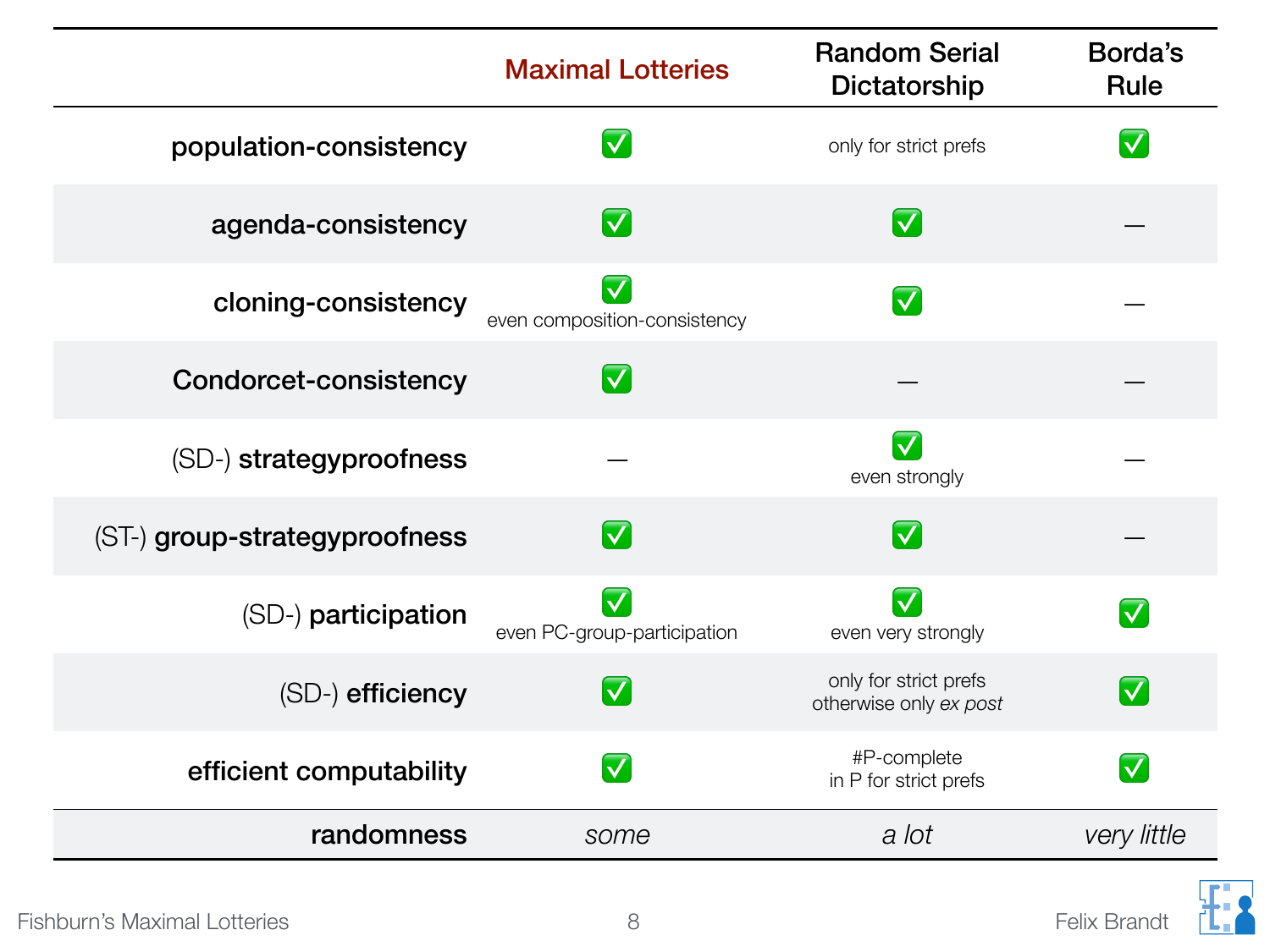## Population-Consistency ✅

Whenever two disjoint electorates agree on a lottery, this lottery should also be chosen by the union of both electorates.

| $1 \quad 1$                   | $1 \quad 1$                   | $1 \quad 1 \quad 2$           |
|-------------------------------|-------------------------------|-------------------------------|
| a b                           | a b                           | a a b                         |
| $b$ $c$                       | $C$ $C$                       | $b$ $c$ $c$                   |
| $c \quad a$                   | b a                           | $c$ $b$ $a$                   |
| $\overline{R}$                | S                             | $R \cup S$                    |
| $\frac{1}{2}a + \frac{1}{2}b$ | $\frac{1}{2}a + \frac{1}{2}b$ | $\frac{1}{2}a + \frac{1}{2}b$ |

- ‣ first proposed by Smith (1973), Young (1974), Fine & Fine (1974)
- ‣ also known as "reinforcement" (Moulin, 1988)
- ‣ famously used for the characterization of scoring rules and Kemeny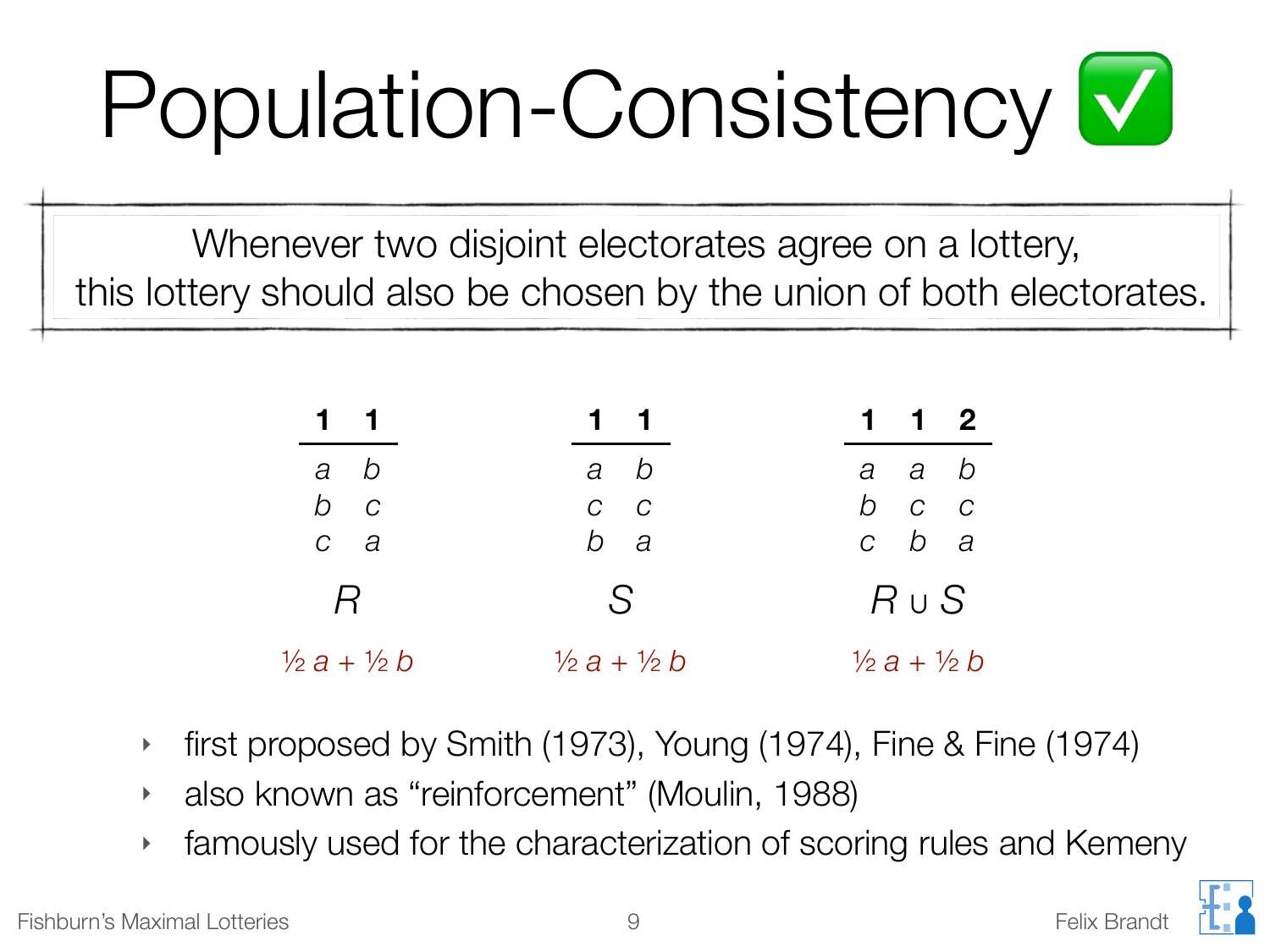# Composition-Consistency ✅

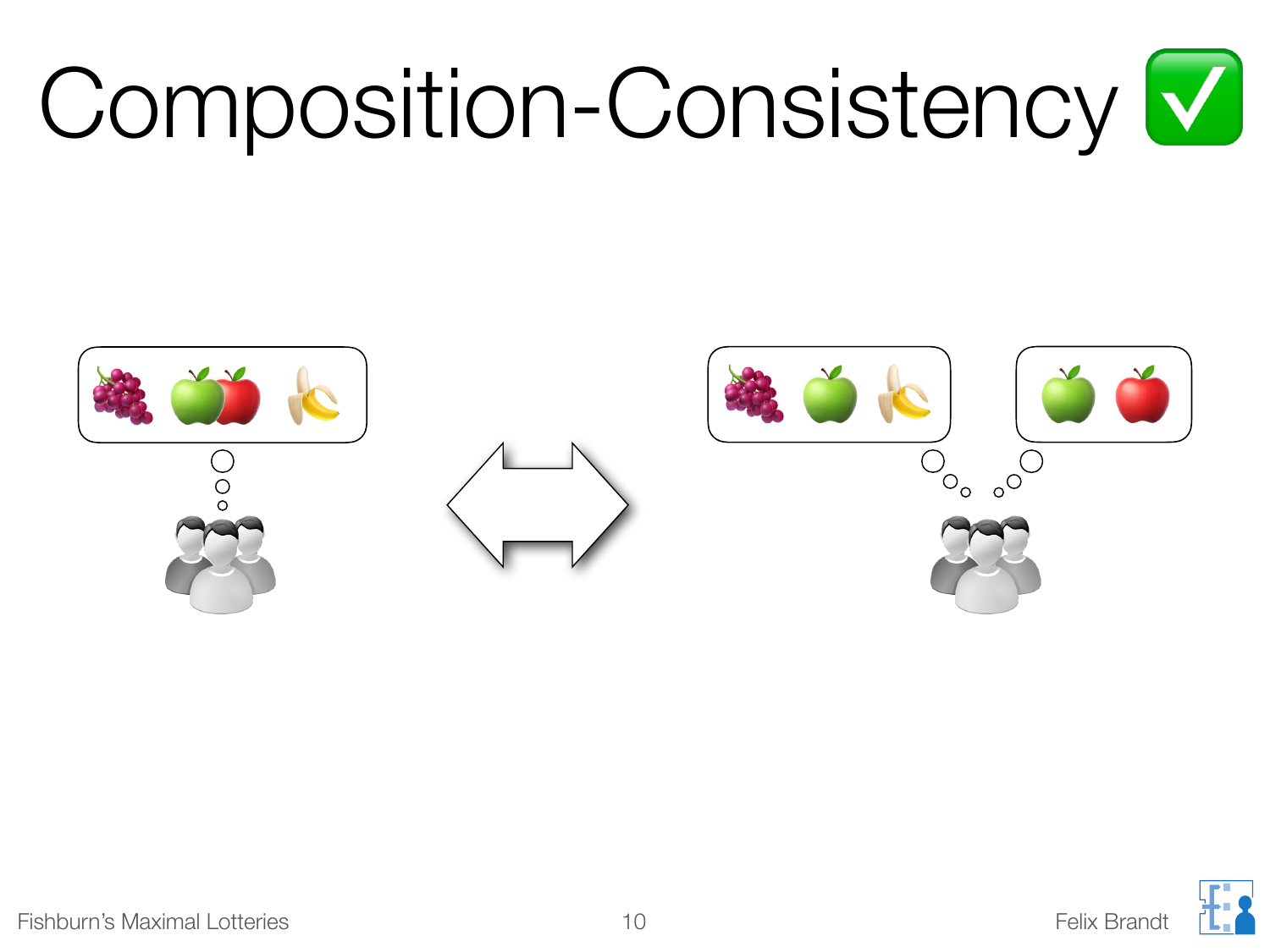# Composition-Consistency ✅

Decomposable preference profiles are treated component-wise. In particular, alternatives are not affected by the cloning of other alternatives

| $2 \quad 1 \quad 3$                           | 3 <sup>3</sup>                    | $2^{\circ}$                    |                                  |
|-----------------------------------------------|-----------------------------------|--------------------------------|----------------------------------|
| a a b<br>$b'$ b $b'$<br>$b$ $b'$ a            | a b<br>$b$ a                      | $b'$ $b$<br>$b\quad b'$        | $A = \{a,b\}$<br>$B = \{b, b'\}$ |
| $\overline{R}$                                | R A                               | $R _B$                         |                                  |
| $\frac{1}{2}a + \frac{1}{3}b + \frac{1}{6}b'$ | $\frac{1}{2}$ a + $\frac{1}{2}$ b | $\frac{2}{3}b + \frac{1}{3}b'$ |                                  |

- ‣ Laffond, Laslier, and Le Breton (1996)
- ‣ cloning consistency precursors: Arrow and Hurwicz (1972), Maskin (1979), Moulin (1986), Tideman (1987)

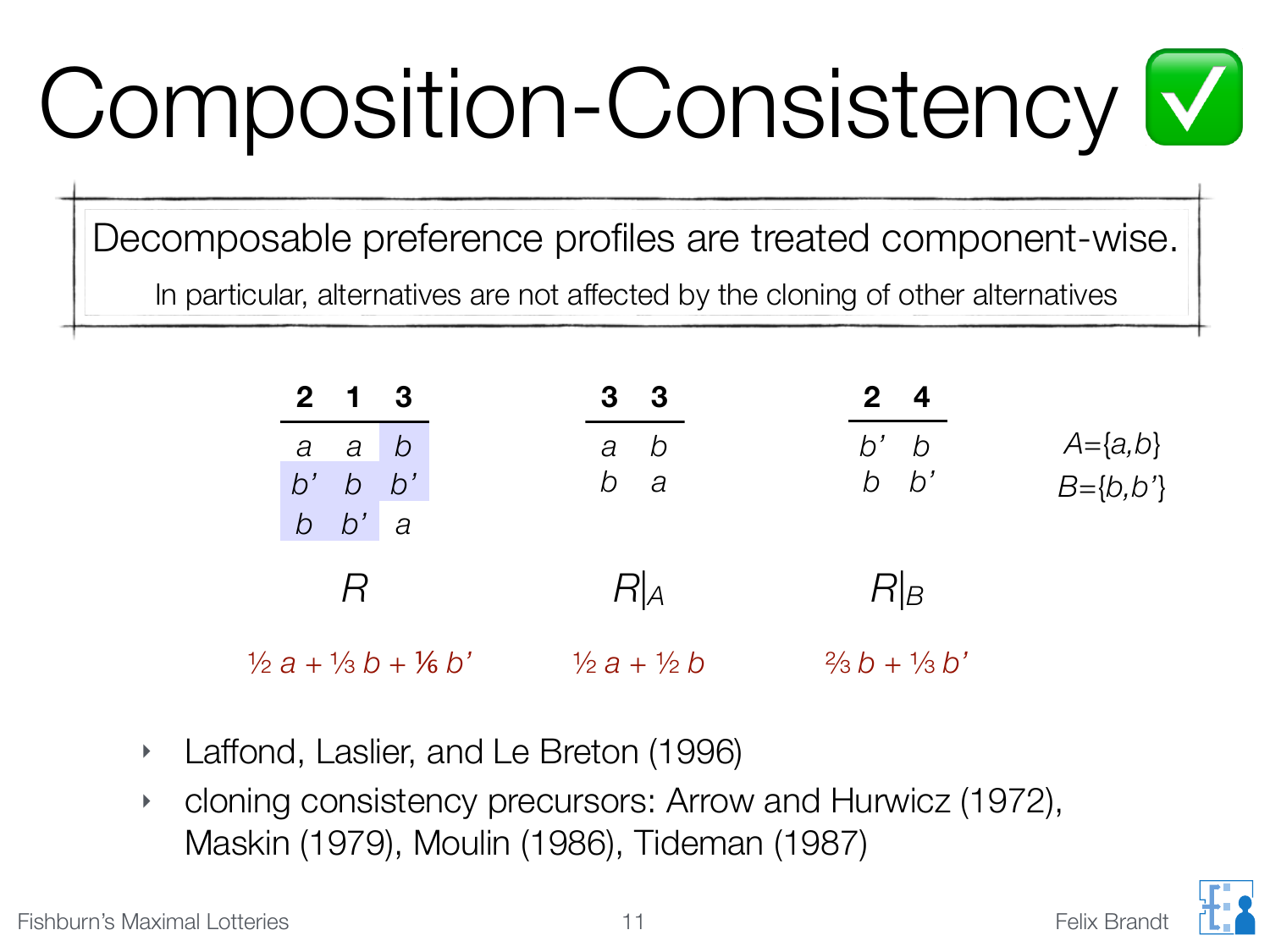

#### Non-Probabilistic Social Choice



Chevalier de Borda Marquis de Condorcet

- All scoring rules satisfy population-consistency. (Smith 1973; Young, 1974)
- No Condorcet extension satisfies population-consistency. (Young and Levenglick, 1978)
- Many Condorcet extensions satisfy compositionconsistency. (Laffond et al., 1996)
- ‣ No Pareto-optimal scoring rule satisfies compositionconsistency. (Laslier, 1996)
- ‣ Population-consistency and composition-consistency are incompatible in non-probabilistic social choice. (Brandl et al., 2016)
- ‣ A probabilistic SCF satisfies population-consistency and composition-consistency iff it returns all maximal lotteries. (Brandl et al., 2016)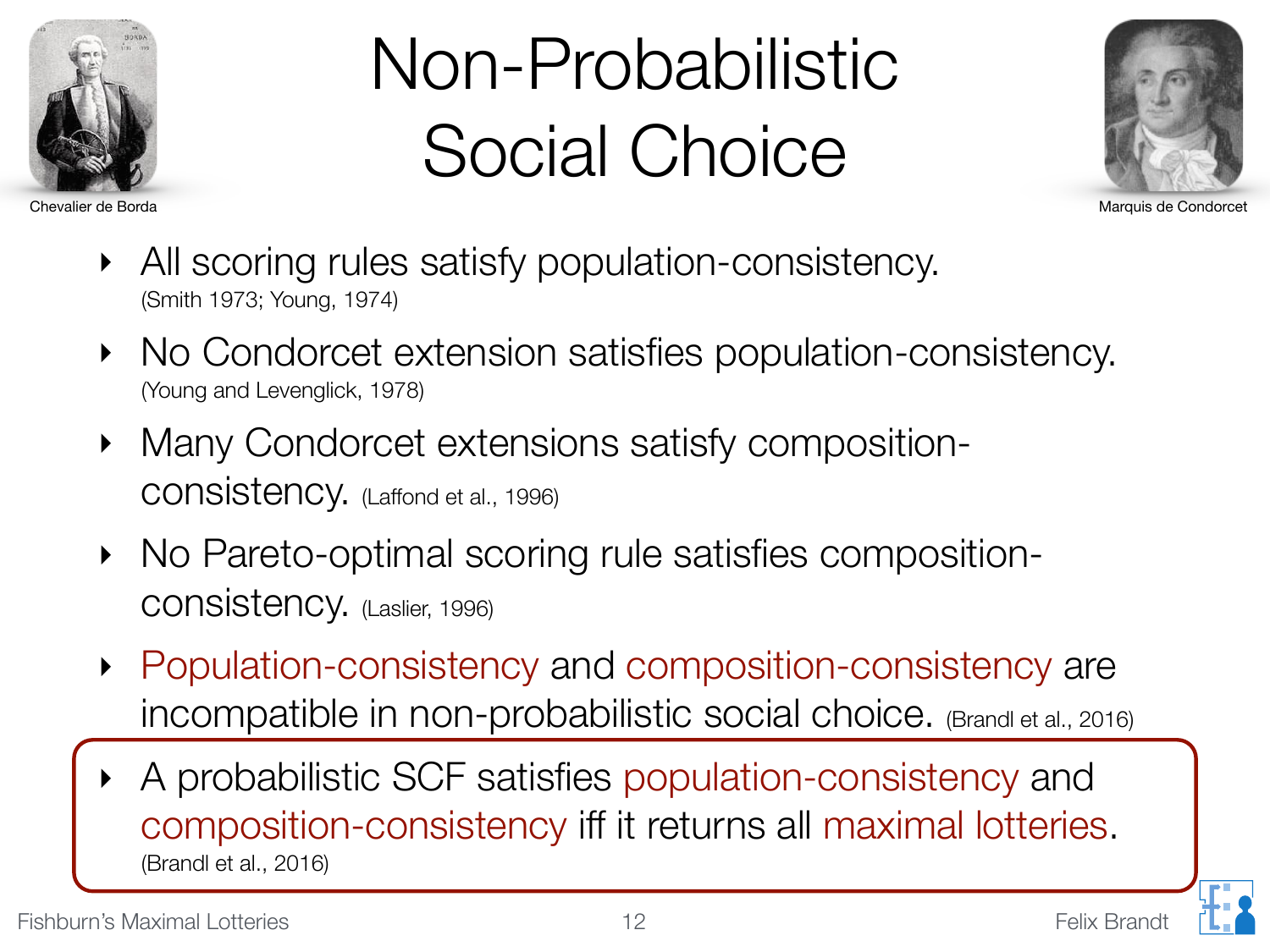# Agenda Consistency ✅

A lottery should be chosen from two agendas iff it is also chosen in the union of both agendas.

| $1 \quad 1$                                | 11                                | 1 1                               |                                      |
|--------------------------------------------|-----------------------------------|-----------------------------------|--------------------------------------|
| $a$ $b$<br>$d$ $c$<br>$b$ d<br>$c \quad a$ | $a$ $b$<br>$b$ $c$<br>$c \quad a$ | $a$ $b$<br>$d$ $d$<br>b a         | $A = \{a,b,c\}$<br>$B = \{a, b, c\}$ |
| $\overline{R}$                             | R A                               | $R _B$                            |                                      |
| $\frac{1}{2}a + \frac{1}{2}b$              | $\frac{1}{2}$ a + $\frac{1}{2}$ b | $\frac{1}{2}$ a + $\frac{1}{2}$ b |                                      |

- ‣ Sen (1971)'s *α* (contraction) and *γ* (expansion)
- ‣ at the heart of numerous impossibilities (e.g., Blair et al., 1976; Sen, 1977; Kelly, 1978; Schwartz, 1986)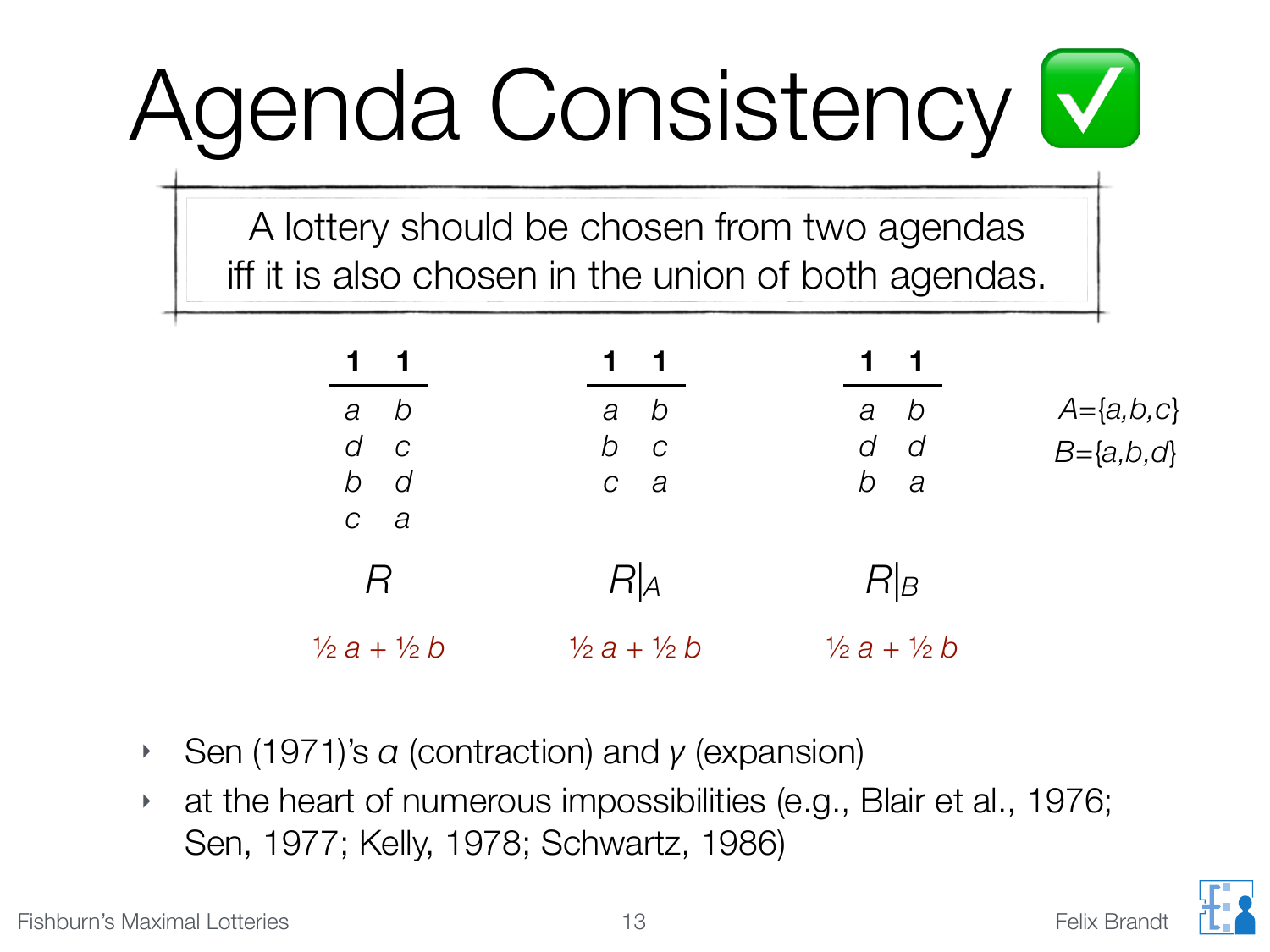## SD-Participation ✅

No agent can obtain more expected utility (for all vNM representations) by abstaining from an election.



- ‣ cannot be satisfied by *resolute* Condorcet extensions (Moulin, 1988)
- ‣ satisfied by maximal lotteries

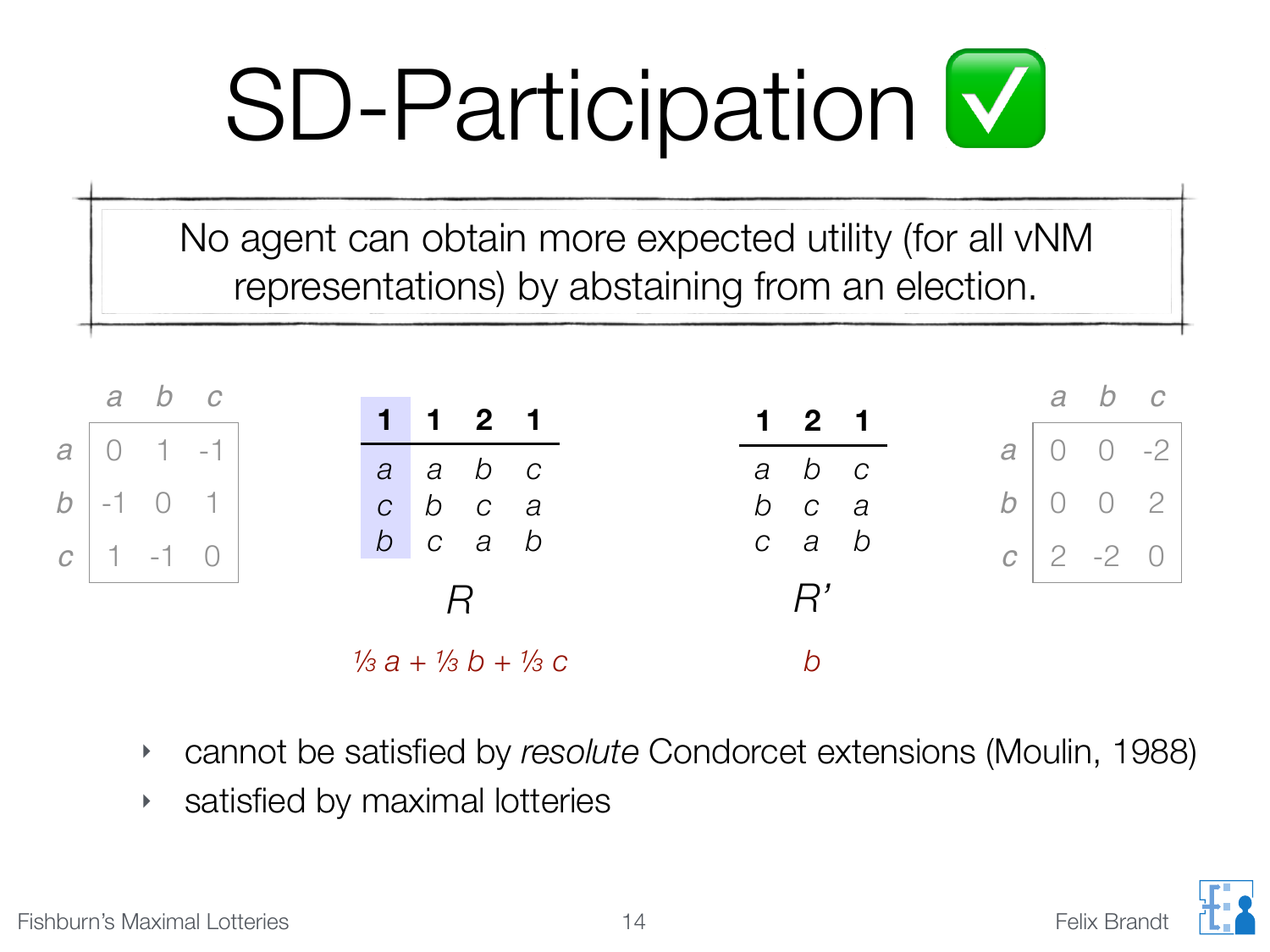

The expected utility of a voter can only be increased by decreasing the expected utility of another.

- ‣ maximal lotteries are SD-efficient
- ‣ violated by random serial dictatorship: there can even be lotteries that give strictly more expected utility to *all* voters!
- ‣ maximal lotteries are social-welfare-maximizing lotteries for canonical skew-symmetric bilinear (SSB) utility functions

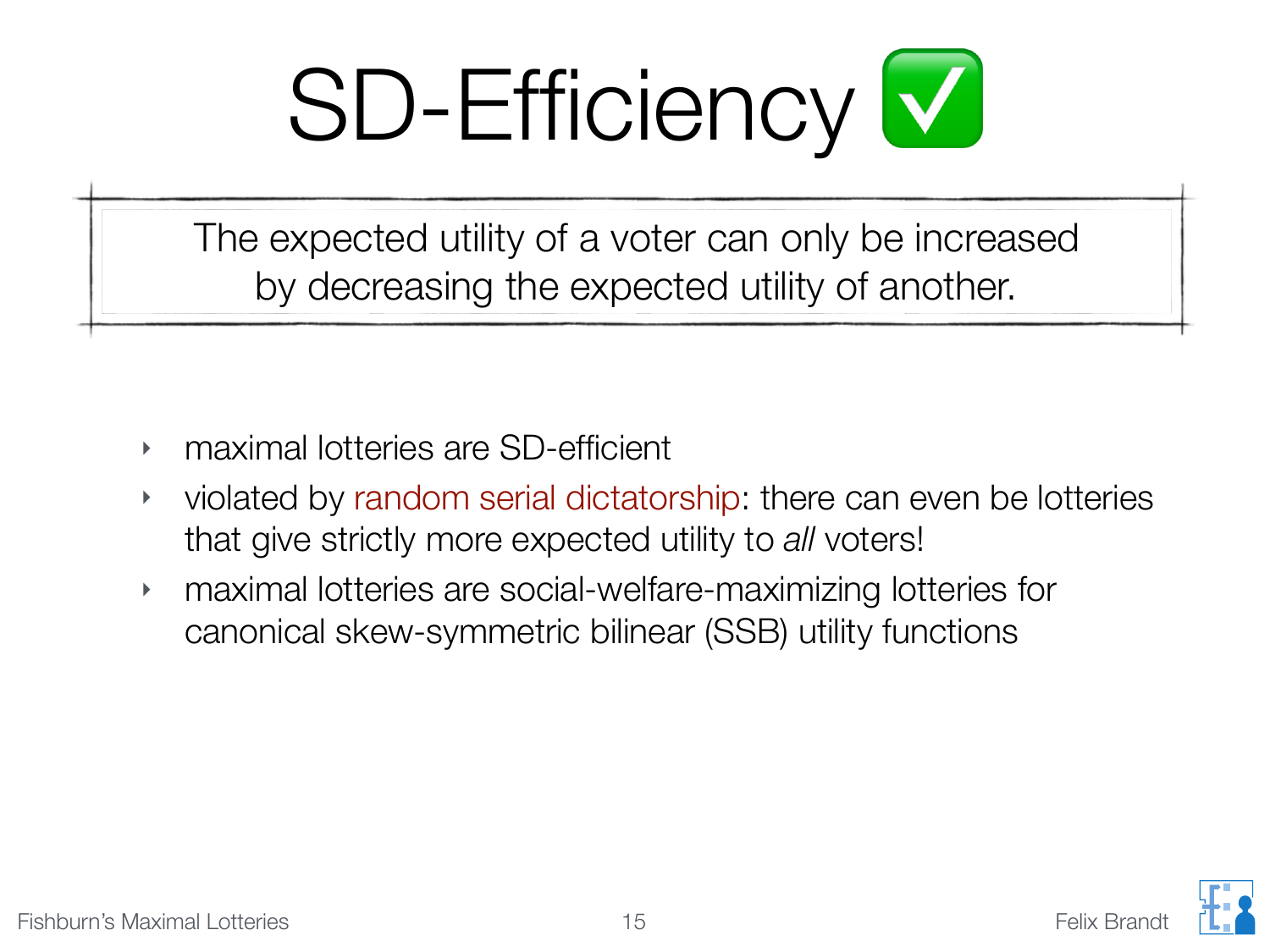# SD-Strategyproofness

No agent can obtain more expected utility (for all vNM representations) by misreporting his preferences.



- ‣ maximal lotteries are *not* strategyproof with respect to stochastic dominance
	- ‣ *q* will always yield more expected utility than *p*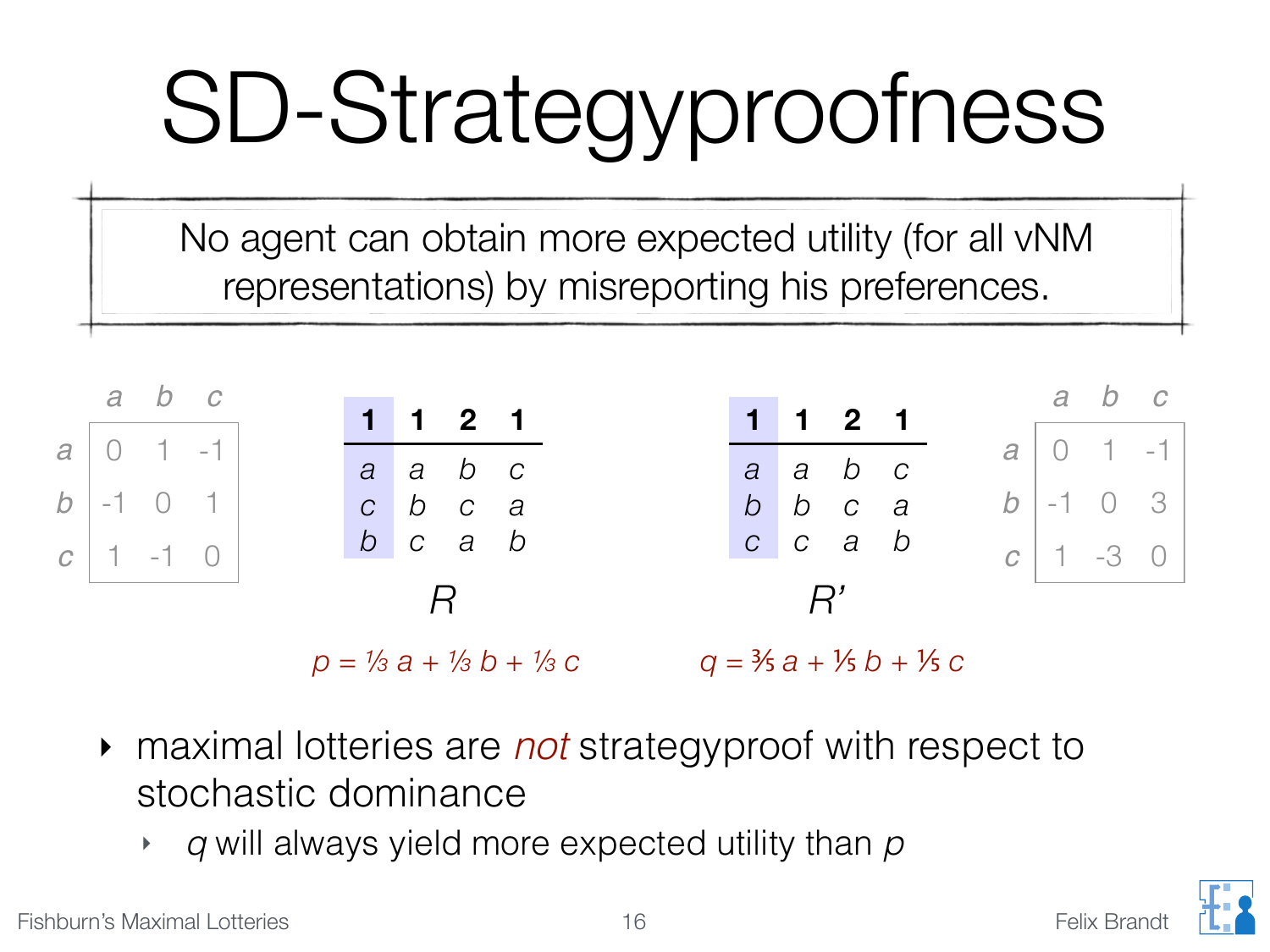#### SD-Strategyproofness (ctd.)

- ‣ Maximal lotteries are SD-strategyproof in all profiles that admit a Condorcet winner (Peyre, 2013) ✅.
- ‣ Maximal lotteries are group-strategyproof with respect to the "sure thing" lottery extension ✅.
	- ‣ loosely based on Savage's sure-thing principle
	- ‣ ignore alternatives that receive the same probability in *p* and *q*
	- ‣ all remaining alternatives in the support of *q* should be preferred to all remaining alternatives in the support of *p*.
- ‣ Almost all randomized versions of classic rules fail to satisfy even this weak notion of strategyproofness
	- ‣ e.g., Borda, Copeland, STV, Kemeny, Dodgson